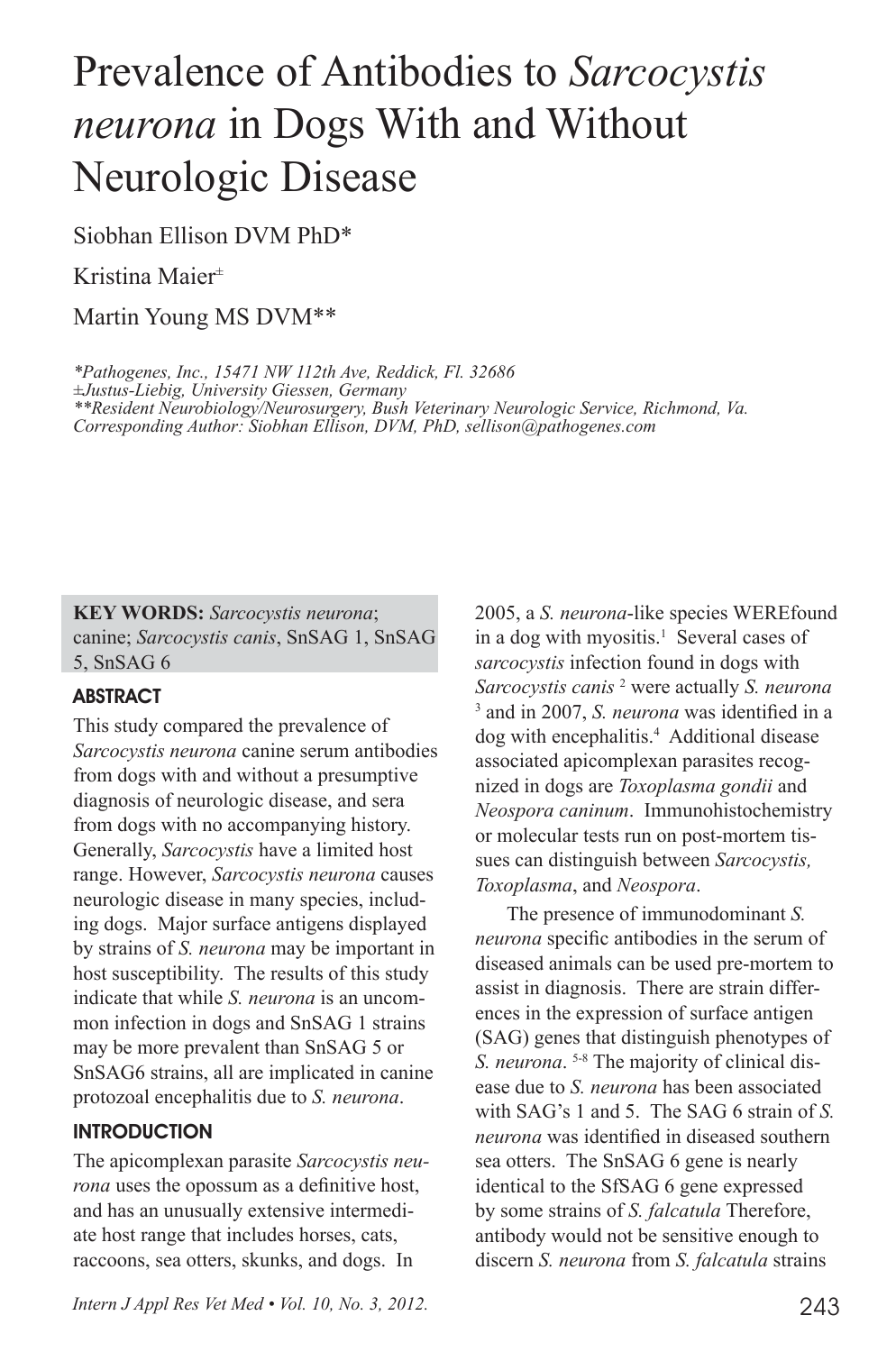|       | Group   |          |           |
|-------|---------|----------|-----------|
|       | ı       | 2        | 3         |
| < 1:2 | 8(80)   | 10(55,6) | 115(95)   |
| 1:2   |         |          | 2(1,7)    |
| 1:4   |         |          | 1(0,8)    |
| 1:8   | 1(10)   | 3(16,7)  | 1(0,8)    |
| 1:16  |         | 1(5,6)   | 1(0,8)    |
| 1:20  |         | 3(16,7)  | 1(0,8)    |
| 1:40  | 1(10)   | 1(5,6)   |           |
| total | 10(100) | 18 (100) | 121 (100) |

*Table 1. Distribution of dog sera (%) SAG1 antibody titers in groups 1, 2, and 3.*

that display SAG 6 (data not shown). The opossum serves as a definitive host for both *S. neurona* and *S. falcatula*, and is a source of infective oocysts for dogs.

The prevalence of *S. neurona* infections in dogs is unknown. Canine sera submitted to a diagnostic laboratory, sera from dogs with neurologic disease unrelated to parasitic protozoa, and dogs with neurologic disease of unknown etiology, were used to detect *S. neurona* antibody by indirect ELISA employing recombinant SAG 1, 5, and 6 (rSAG 1, 5, 6).

# MATERIALS AND METHODS **DNA and Recombinant Proteins**

The DNA sequences were obtained for SnSAG 1 and SnSAG 5 as previously described 9-11. The DNA for the production of rSAG 6 in this study was obtained from the bioassay of oocysts in horses and birds, a gift from Ellis Greiner (University of Florida, Gainesville, Fl).∞ The recombinant proteins were commercially produced (GenScript Piscataway, NJ) based on nucleotide sequence. Recombinant proteins were titrated for the ELISA using monospecific polyclonal antibodies that were produced in horses by vaccination of a horse with the respective recombinant protein.

# **Dog Sera**

Dog sera obtained by Bush Veterinary Neurological Service (Richmond, VA) were divided into two groups: those with a neurological disease possibly caused by parasitic protozoa Toxoplasma gondii, *Neospora caninum*, *Sarcocystis neurona* (n=23), and those that did not (n=18) have parasitic protozoa as a differential diagnosis. Additional dog sera were obtained from Antech Diagnostic Laboratory (Fishers, IN) with no accompanying history (n=100). These sera samples were grouped as: 1) dogs with neurologic disease, protozoan suspected (group

1), 2) sera were from dogs with neurologic disease, protozoan not suspected (group 2), and 3) sera from dogs with no accompanying history (group 3).

**Enzyme-Linked Immunosorbent Assay** The indirect ELISA was performed as previously described.10 Serum samples were screened at a 1:2 dilution against each rSAG, and end point titers were preformed on positive sera. All incubations were performed at  $37 \text{ °C}$  and anti-dog-IgG alkaline phosphatase conjugate (Sigma-Aldrich, St. Louis, A0793) in 0.01 % bovine serum albumin was used as a secondary antibody. The plates were incubated with  $100 \mu l$  0.1 % 4-Nitrophenyl phosphate disodium salt

| <b>Table 2.</b> Distribution of dog sera (%) SAG5 antibody |
|------------------------------------------------------------|
| titers in groups 1, 2, and 3.                              |

|       | Group    |          |            |  |
|-------|----------|----------|------------|--|
|       | 1        | 2        | 3          |  |
| 1:2   | 10(90,9) | 14(77,8) | 118 (97,5) |  |
| 1:2   |          |          | 1(0,8)     |  |
| 1:4   |          | 1(5,6)   |            |  |
| 1:8   | 1(9,1)   |          | 2(1,7)     |  |
| 1:16  |          | 3(16,7)  |            |  |
| 1:20  |          |          |            |  |
| 1:40  |          |          |            |  |
| total | 11(100)  | 18 (100) | 121 (100)  |  |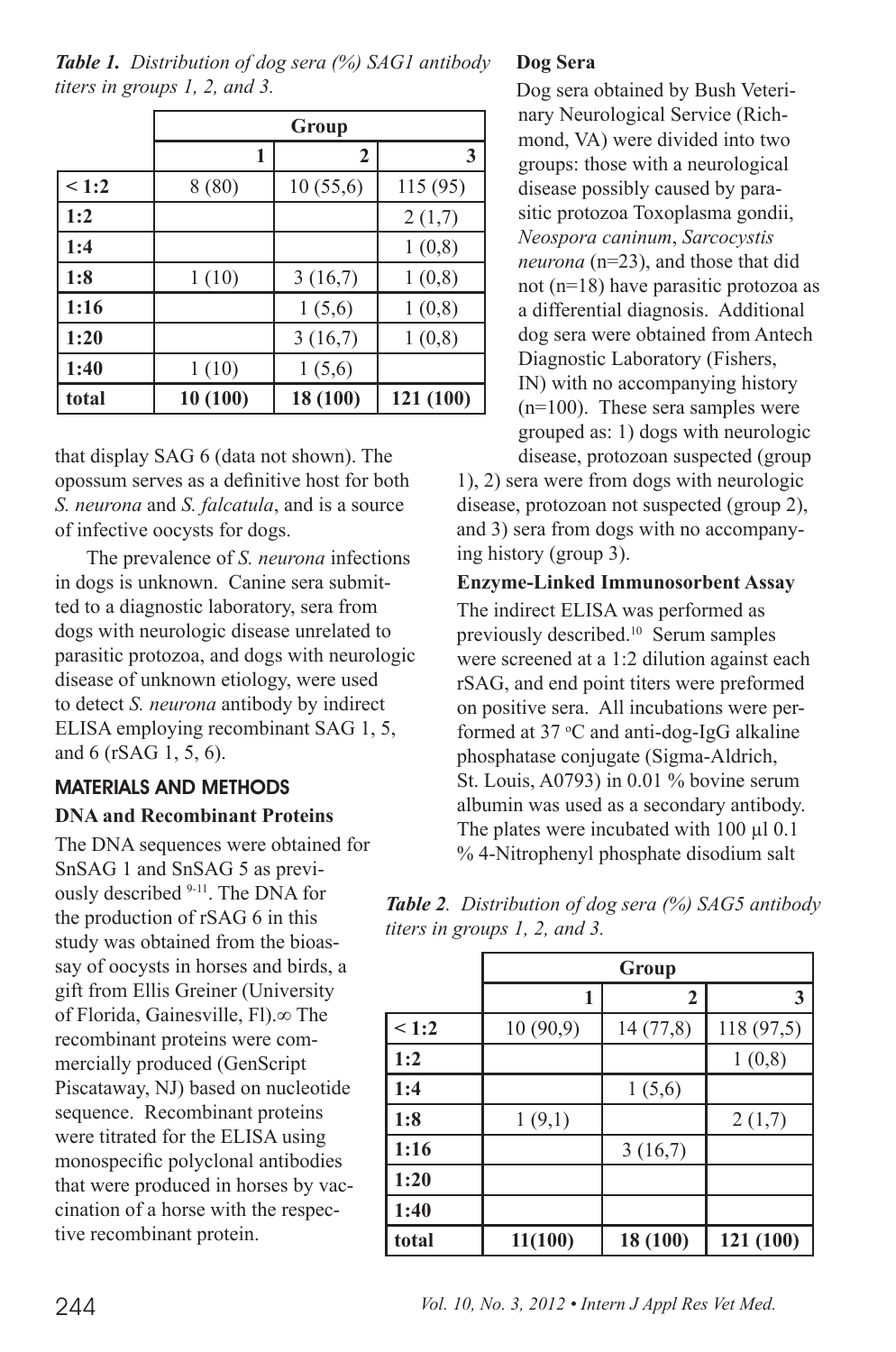hexahydrate (pNPP; Sigma-Aldrich, St. Louis, N2765) per well for 15 minutes. Extinction was measured at 405 nm with an Emax microplate reader (Molecular Devices, LL). In order to diminish inter-plate variation of ODs, the percent positivity (PP) was calculated for each OD (PP  $(\%) = [OD_{(sample)} - OD_{(negative control)}] /$  $[OD_{(positive\ sample)} - OD_{(negative\ control)}]$  \* 100).12 The serum titer was recorded as the reciprocal of the last dilution with a positive reaction. Sera with a titer > 16 were examined in a serial two-fold dilution beginning with 1:10 ending with 1:80.

## RESULTS

#### **Screening of sera at a 1:2 Dilution\**

Comparing OD values, a mean OD value of 0.298 was measured for rSAG 1, 0.352 for rSAG 5, and 0.310 for rSAG 6 for negative sera. As a cut-off for possible positive samples, an OD of 0.500 was chosen being twice the average OD of negative controls (mean OD<sub>(negative control)</sub> =  $0.249$ ).

## **rSAG 1 screening 1:2**

Twenty-two of 140 sera (15.7%) had an  $OD > 0.500$  when evaluated against rSAG 1. Two of these sera belonged to dogs with neurologic disease, protozoan suspected (group 1). Eleven sera were from dogs with neurologic disease, protozoan not suspected (group 2), and nine sera from dogs with no accompanying history (group 3).

## **rSAG 5 and rSAG 6 screening 1:2**

Sixteen of 141 sera (11.3%) had an OD >0.500. With both antigens, 3 sera (30%) were from dogs of group 1, 6 sera (33.3%) from dogs of group 2, and 7 sera (5.8%) of group 3. Nineteen sera reacted to one antigen at an  $OD > 0.500$ , 14 reacted to two antigens and 3 sera reacted to all three antigens.

## **Titration of Sera**

The distribution of the titers between groups can be seen in Tables 1-3, and the relative distribution is shown in Figures 1-3. Comparing the different antigens, 13 sera (9.3%)

*Table 3. Distribution of dog sera (%) SAG6 antibody titers in groups 1, 2, and 3.*

|       | Group    |          |           |  |
|-------|----------|----------|-----------|--|
|       | 1        | 2        | 3         |  |
| < 1:2 | 10(90,9) | 14(77,8) | 118(97,5) |  |
| 1:2   |          |          | 1(0,8)    |  |
| 1:4   |          | 1(5,6)   |           |  |
| 1:8   | 1(9,1)   |          | 2(1,7)    |  |
| 1:16  |          | 3(16,7)  |           |  |
| 1:20  |          |          |           |  |
| 1:40  |          |          |           |  |
| total | 11(100)  | 18 (100) | 121 (100) |  |

had a titer of 8 or higher against rSAG 1, 6 sera (4.3%) against rSAG 5, and 3 sera (2.1%) against rSAG 6, indicating a higher prevalence of antibodies against rSAG 1 than against rSAG 5 and rSAG 6 in dog sera. The highest titer against rSAG 1 was 40, while 16 was the highest titer against rSAG 5 and rSAG 6. In group 1, two dogs (20%) had antibody titers equal or higher than 8. In group 2, 10 dogs  $(55.6\%)$  were positive at a screening dilution of 1:2 and 5 of those (27.8%) had a titer of 8 or greater. Eleven dogs (9.1%) in group 3 were positive on screening at 1:2 but only 7 dogs (5.8%) had a titer of 8 or greater.

For better comparison of the values, the PP was calculated for every plate. Due to the lack of a serum of a dog with putative positive diagnosis of *S. neurona* infection, the sample with the highest OD values was chosen as positive sample. A relatively high cut-off of 25% was considered being least likely to produce false positive results.

## **DISCUSSION**

*Sarcocystis neurona* was described in a dog with severe myositis1 and in a dog with encephalitis.4 Immunohistopathology and molecular tests were used to suggest that in some cases *S. neurona* infections may have been misidentified as *S. canis*. 3 The lifecycle of *S. canis* and the role of *S. neurona* in dogs are not known. The incidence of *S. neurona* infections in dogs is unknown.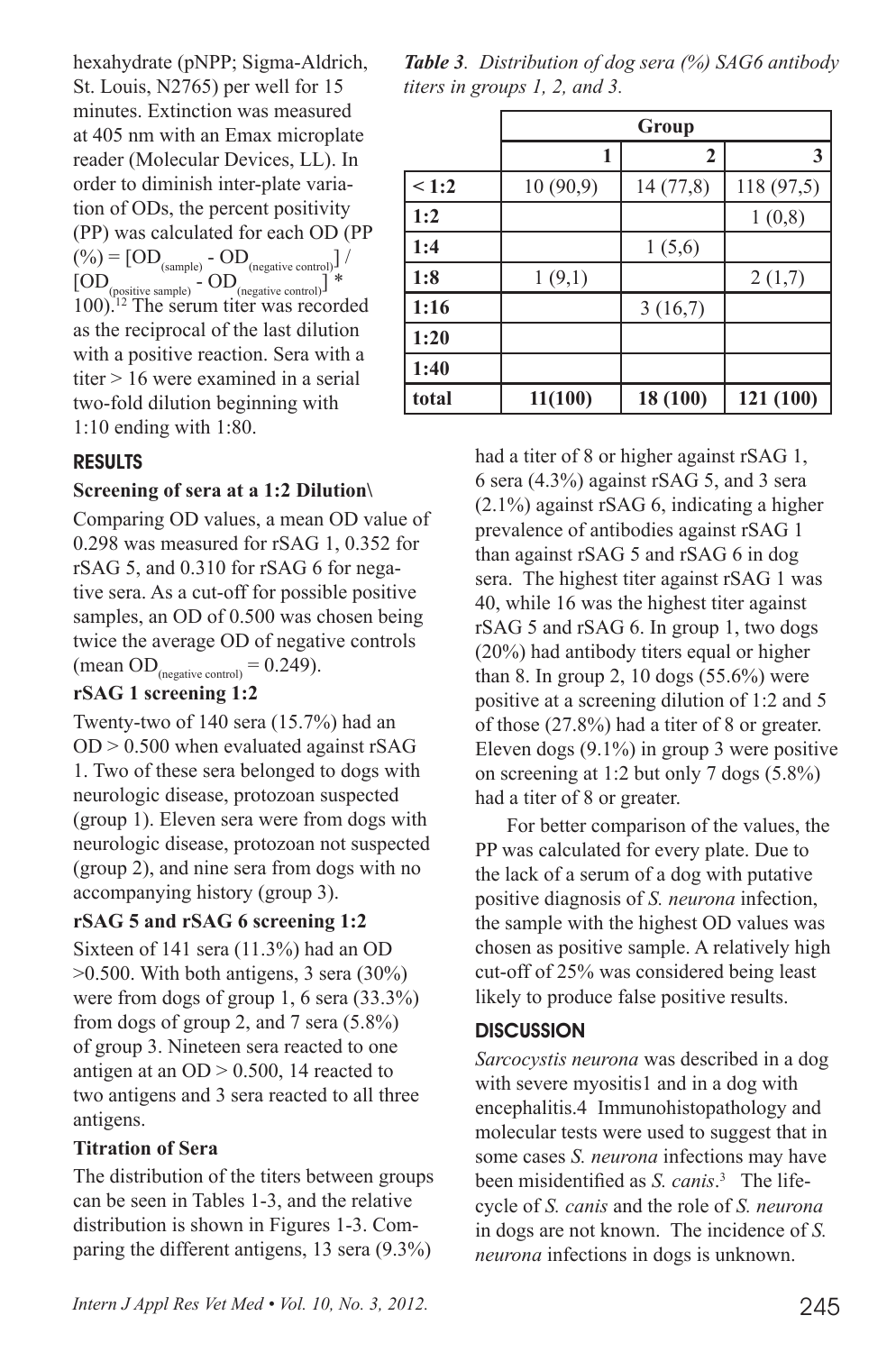*Figure 1. The relative distribution of the dog sera against rSAG 1. Antibody titers are shown by group. In group 1 and 2 (neurologic diseased dogs), more dog sera have titers of 8 or greater compared to dog sera from group 3 (unknown history).*



It was suggested that the prevalence of various *S. neurona* strains lacking SnSAG 1 predominate in the mid-Atlantic region.<sup>13</sup> However, this was based on a positive cutoff value when testing equine serum against rSAG 1 that was unusually high (1:32). Paired sera from diseased horses that were used in immunodiagnostic tests demonstrated that SAG 1, 5, and 6 phenotype antibodies are present in all regions of the United States.10 Although SnSAG 1 and 5 phenotypes are responsible for the majority of diseased animals the SnSAG 6 phenotype

was responsible for a protozoalassociated epizootic impacting marine wildlife, $8, 14$  and must be a consideration when conducting seroprevalence studies for *S. neurona*.

The present study examined dog sera for antibodies against all known pathogenic phenotypes of *S. neurona* using indirect ELISA employing rSAG 1, rSAG5, and rSAG 6. A definitive control positive sera and a defined disease model in dogs was not available. Therefore, based on our results we suggest a titer of 8 as a cut-off for a positive sample. We identified a prevalence of antibodies against rSAG 1, rSAG 5, and/or rSAG 6 was 5.8% in a dog population with unknown histories (group 3). This is comparable to the prevalence of antibodies reported in domestic cats,<sup>15, 16</sup> but much lower than the average prevalence of 45-89  $\%$  in horses<sup>17-20</sup> or from feral cats residing on horse farms.

The antigen used for seroprevalence testing in cats was an SnSAG 5 strain derived from a sea otter (David Lindsay, personal communication). The results from the current study may indicate that *S. neurona* infections in dogs are rare. However, in dogs that had a history of neurologic

disease, we observed a higher percentage of positive samples. Twenty percent of the dogs suspected for protozoan disease (group 1) and 27.8% of dogs with a neurologic disease, presumed unrelated to protozoan parasites (group2), were positive for antibodies against rSAG1, 5 and/or rSAG6.

It cannot be determined what role *S. neurona* played as a pathogen in these dogs. But a generally higher prevalence of antibodies against *S. neurona* surface antigens suggests that *S. neurona* is correlated to neu-

*Figure 2. The relative distribution of dog sera against rSAG 5. Antibody titers are shown by group. The distribution is comparable to Figure 1 although there are less sera with higher titers.*



246 *Vol. 10, No. 3, 2012 • Intern J Appl Res Vet Med.*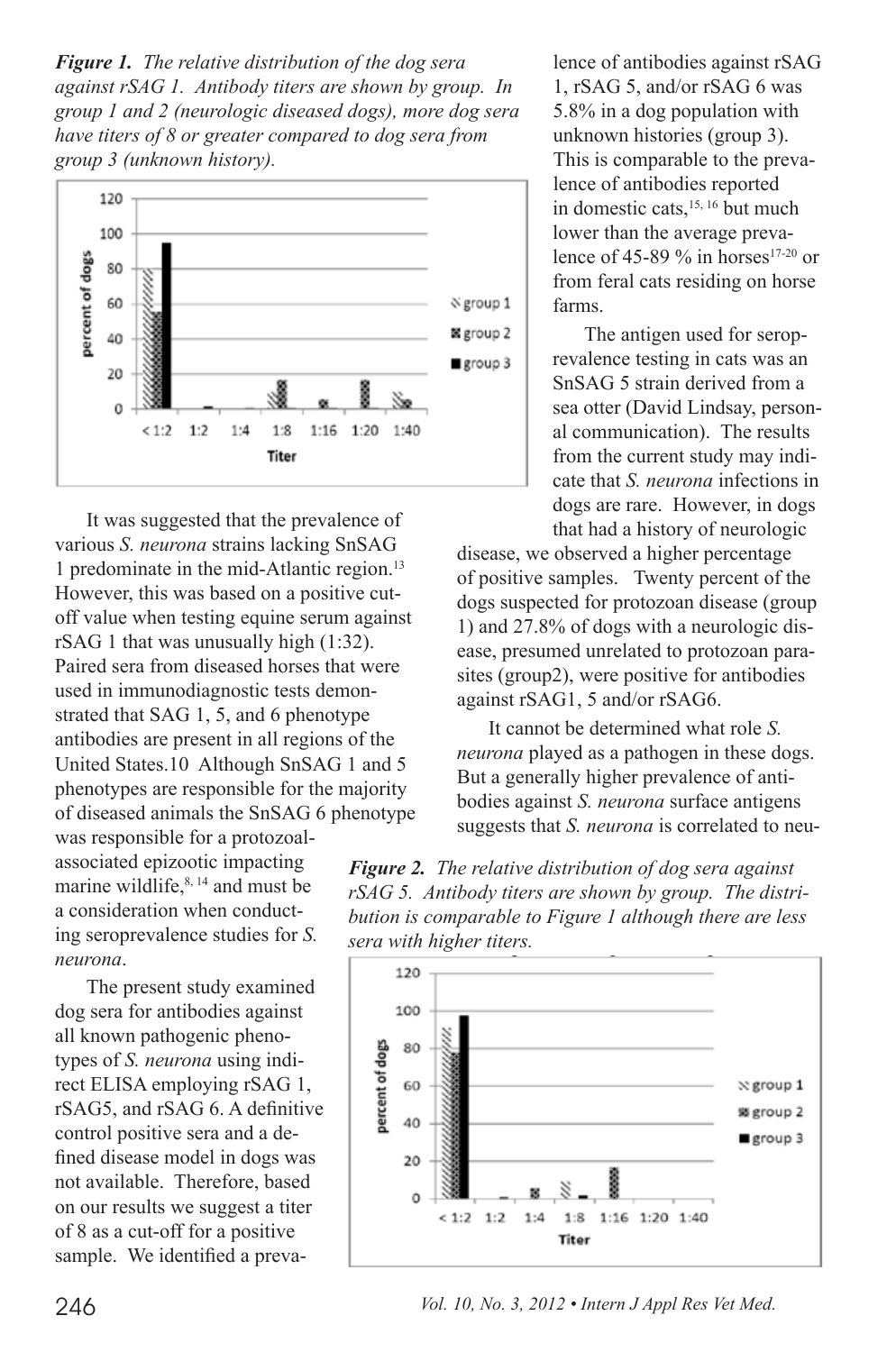rologic disease in dogs in groups 1 and 2. These data suggest that antibodies against *S. neurona* surface antigens are unusual in a normal dog population. In dogs with neurologic signs, *S. neurona* should be considered as a possible cause of disease. If antibodies are detected in dogs with neurological deficits, an antiprotozoal treatment should be integrated in the therapy plan. We detected antibodies against rSAG1, five and six in dogs, and propose that a serologic test for detection of antibodies against *S. neurona* in dog serum should include these three surface antigens. Further studies are

necessary to determine the role *S. neurona* plays in canine infections.

∞ DNA for the SfSAG 6 gene was obtained from the bioassay of opossum oocysts in birds by Dr. Tim Cutler as was a gift of Dr. Ellis Greiner (University of Florida, Gainesville, Florida). Sequence data for Sn-SAG 6 and SfSAG 6 are available at www. pathogenes.com/technical

#### REFERENCES

- 1. Vashisht K, Lichtensteiger CA, Miller LA, Gondim LFP, McAllister MM: Naturally occurring *Sarcocystis neurona*-like infection in a dog with myositis. *Vet. Parasitol.* 2005;133(1):19-25.
- 2. Dubey JP Speer CA: *Sarcocystis canis* n. sp. (Apicomplexa: Sarcocystidae), the etiologic agent of generalized coccidiosis in dogs. *J. Parasitol.* 1991;77(4):522-7.
- 3. Dubey JP, Chapman JL, Rosenthal BM, Mense M, Schueler RL: Clinical *Sarcocystis* neurona, *Sarcocystis* canis, Toxoplasma gondii, and *Neospora caninum* infections in dogs. Vet. Parasitol. 2006;137(1-2):36-49.
- 4. Cooley AJ, Barr B, Rejmanek D: *Sarcocystis neurona* Encephalitis in a Dog. *Vet. Pathol*. 2007;44(6):956-961.
- 5. Ellison SP, Omara-Opyene AL, Yowell CA, Marsh AE, Dame JB: Molecular characterisation of a major 29 kDa surface antigen of *Sarcocystis neurona*. *Int. J. Parasitol*. 2002;32(2):217-25.
- 6. Howe DK, Gaji RY, Mroz-Barrett M, Gubbels MJ, Striepen B, Stamper S: *Sarcocystis neurona* Merozoites Express a Family of Immunogenic Surface Antigens That Are Orthologues of the *Toxoplasma gondii* Surface Antigens (SAGs) and SAG-Related Sequences. *Infect. Immun*. 2005;73(2):1023-1033.

*Intern J Appl Res Vet Med • Vol. 10, No. 3, 2012.* 247

*Figure 3. The relative distribution of dog sera to rSAG 6. Antibody titers are shown by group. The distribution is comparable to Figure 1 although there are less sera with higher titers.*



- 7. Crowdus CA, Marsh AE, Saville WJ, et al.: SnSAG5 is an alternative surface antigen of *Sarcocystis neurona* strains that is mutually exclusive to SnSAG1. *Vet. Parasitol*. 2008;158(1-2):36-43.
- 8. Wendte JM, Miller MA, Nandra AK, et al.: Limited genetic diversity among *Sarcocystis neurona*  strains infecting southern sea otters precludes distinction between marine and terrestrial isolates. *Vet. Parasitol.* 2010;169(1-2):37-44.
- 9. Ellison SP, Kennedy T, Brown KK: Development of an ELISA to Detect Antibodies to rSAG1 in the Horse. *Journal of Applied Research in Veterinary Medicine* 2003;1(4):318-327.
- 10. Ellison S Lindsay DS: Decoquinate Combined with Levamisole Reduce the Clinical Signs and Serum SAG 1, 5, 6 Antibodies in Horses with Suspected Equine Protozoal Myeloencephalitis. *International Journal of Applied Research in Veterinary Medicine* 2012;10(1):1-7.
- 11. Hoane JS, Morrow JK, Saville WJ, Dubey JP, Granstrom DE, Howe DK: Enzyme-Linked Immunosorbent Assays for Detection of Equine Antibodies Specific to *Sarcocystis neurona* Surface Antigens*. Clin. Vaccine Immunol.* 2005;12(9):1050-1056.
- 12. Wright PF, Nilsson E, Van Rooij EM, Lelenta M, Jeggo MH: Standardisation and validation of enzyme-linked immunosorbent assay techniques for the detection of antibody in infectious disease diagnosis. *Rev. Sci. Tech.* 1993;12(2):435-50.
- 13. Johnson AL, Burton AJ, Sweeney RW: Utility of 2 immunological tests for antemortem diagnosis of equine protozoal myeloencephalitis (*Sarcocystis neurona* Infection) in naturally occurring cases. *J. Vet. Intern. Med.* 2010;24(5):1184-9.
- 14. Miller MA, Conrad PA, Harris M, et al.: A protozoal-associated epizootic impacting marine wildlife: Mass-mortality of southern sea otters (Enhydra lutris nereis) due to *Sarcocystis neurona* infection. *Vet. Parasitol.* 2010;172(3-4):183-194.
- 15. Stanek JF, Stich RW, Dubey JP, et al.: Epidemiol-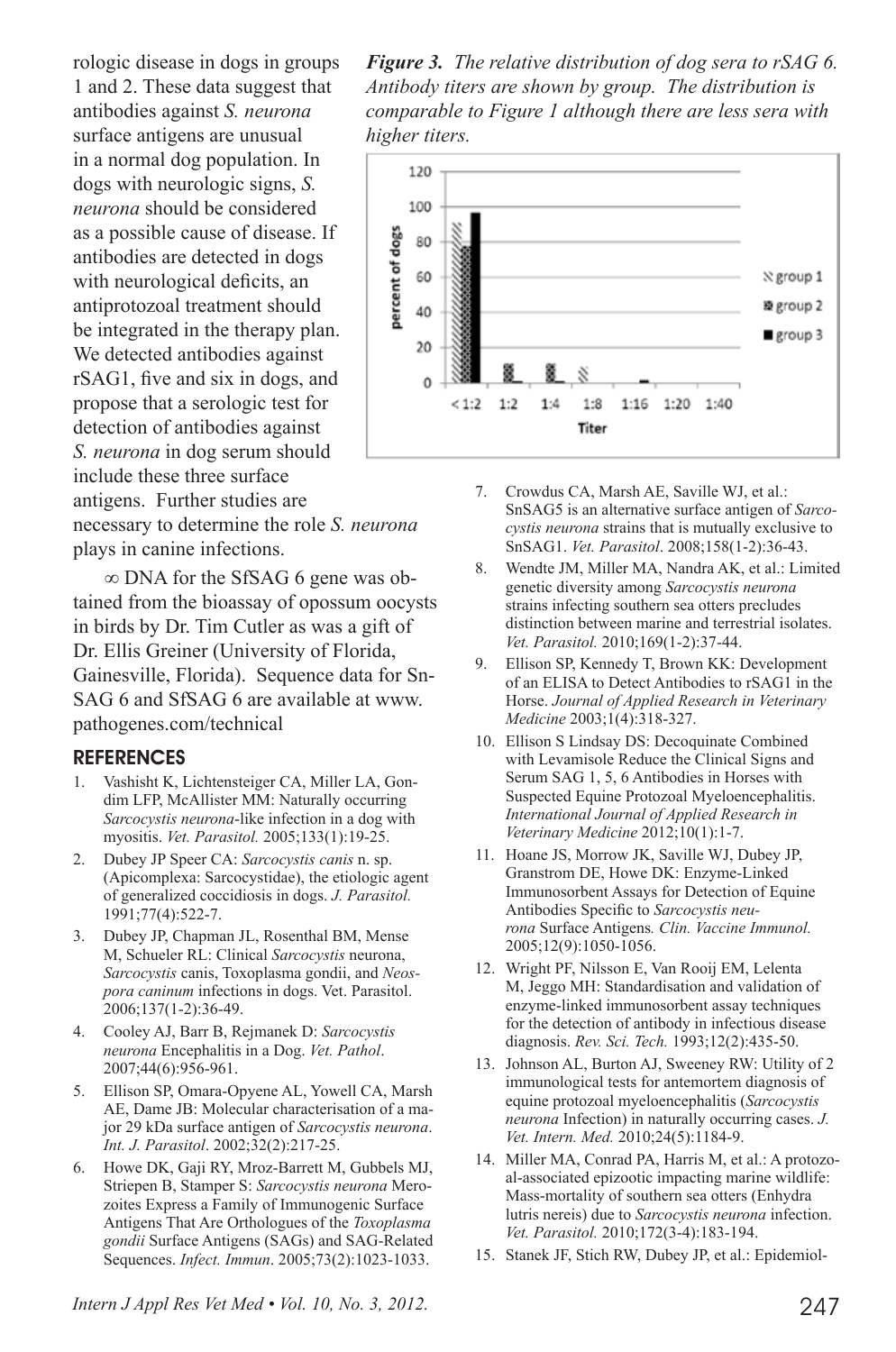ogy of *Sarcocystis neurona* infections in domestic cats (Felis domesticus) and its association with equine protozoal myeloencephalitis (EPM) case farms and feral cats from a mobile spay and neuter clinic. *Vet. Parasitol*. 2003;117(4):239-249.

- 16. Hsu V, Grant DC, Dubey JP, Zajac AM, Lindsay DS: Prevalence of antibodies to *Sarcocystis neurona* in cats from Virginia and Pennsylvania. *J. Parasitol.* 2010;96(4):800-1.
- 17. Bentz BG, Granstrom DE, Stamper S: Seroprevalence of antibodies to *Sarcocystis neurona* in horses residing in a county of southeastern Pennsylvania. *J. Am. Vet. Med. Assoc.* 1997;210(4):517- 8.
- 18. Bentz BG, Ealey KA, Morrow J, Claypool PL, Saliki JT: Seroprevalence of Antibodies to *Sarcocystis Neurona* in Equids Residing in Oklahoma. *J. Vet. Diagn. Invest.* 2003;15(6):597-600.
- 19. Blythe LL, Granstrom DE, Hansen DE, Walker LL, Bartlett J, Stamper S: Seroprevalence of antibodies to *Sarcocystis neurona* in horses residing in Oregon. *J. Am. Vet. Med. Assoc.* 1997;210(4):525- 7.
- 20. Saville WJ, Reed SM, Granstrom DE, et al.: Seroprevalence of antibodies to *Sarcocystis neurona*  in horses residing in Ohio. *J. Am. Vet. Med. Assoc*. 1997;210(4):519-24.